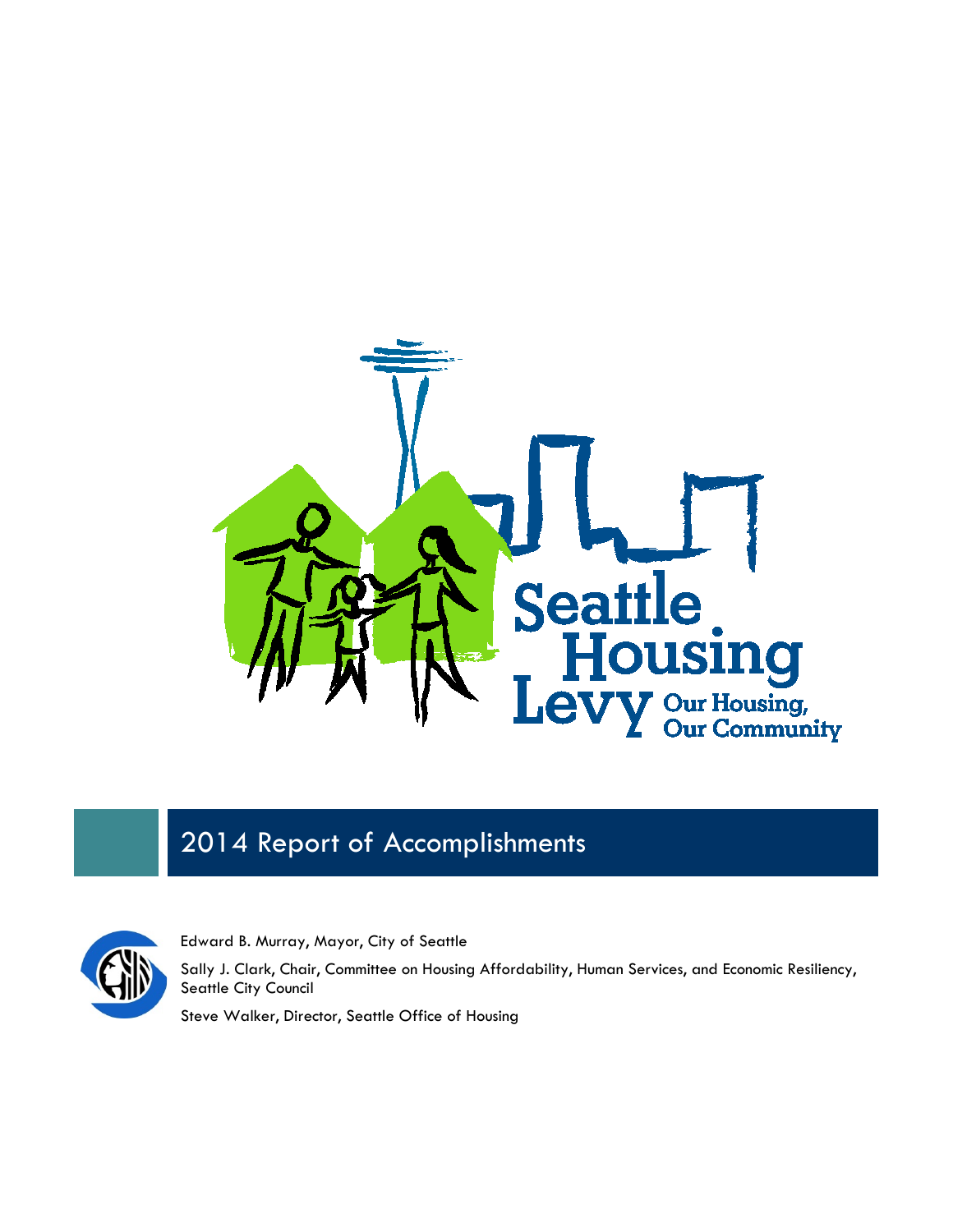## HOUSING LEVY OVERSIGHT COMMITTEE

Maiko Winkler-Chin, Chair, Seattle Chinatown International District Preservation and Development Authority Hal Ferris, Vice Chair, Spectrum Development Solutions Vallerie Fisher, Southeast Seattle Resident Jonathan Grant, Tenants Union of Washington State Douglas Ito, SMR Architects Marty Kooistra, Housing Development Consortium of Seattle/King County Tory Laughlin Taylor, Bellwether Housing Nicole Macri, Downtown Emergency Service Center Leslie Brinson Price, Office of Mayor Edward B. Murray Traci Ratzliff, City Council Central Staff Alice Shobe, Building Changes Josephine Tamayo Murray, Catholic Community Services of Western Washington Keri Williams, Enterprise Community Partners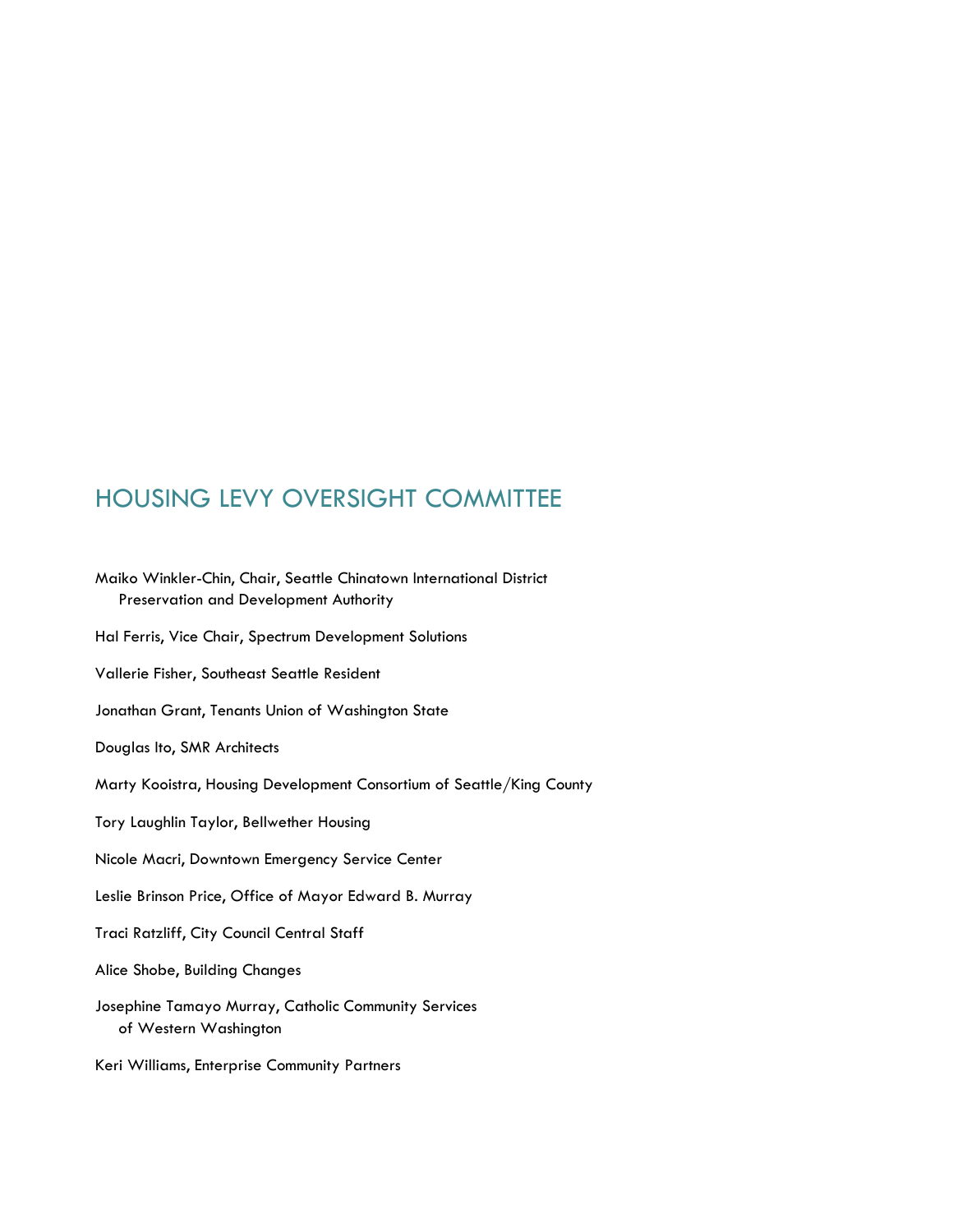

We are pleased to present this 2014 Report of Accomplishments for the Seattle Housing Levy.

The report demonstrates the impact that Housing Levy programs have on the lives of lower income residents of Seattle. The Levy funds construction and preservation of affordable apartments, short-term rental assistance to prevent homelessness, and loans for first-time homebuyers. The funding Seattle voters approved in 2009 is being used efficiently and effectively. Each of the Housing Levy programs is on track to meet or exceed performance goals by the end of the seven-year levy in 2016.

This year the Housing Levy met a major milestone: funds were provided over the past five years for construction or preservation of thirty-one projects with a total of 1,971 affordable apartments, exceeding the seven-year levy goal. In addition, essential repairs and upgrades will be made to five buildings that have received funding previously, protecting this resource and making the affordable housing available for more years to come.

In spite of this accomplishment, housing affordability continues to be a critical challenge for our community. Over 26,000 families and individuals in Seattle pay more than half their income for housing. Rents are rising rapidly in spite of record levels of new construction. People in our community who earn low or moderate wages are struggling to find places to live near their jobs. This year's count of unsheltered homeless people found a heartbreaking 3,772 people on the street in King County, a 21% increase from just last year.

These challenging circumstances serve to underscore the essential role of the Seattle Housing Levy. Over the past five years City-funded housing programs have adapted to dramatic changes in the housing market and funding environment. Rents and home prices dipped in the Great Recession and then rebounded to unaffordable levels. Key state and federal funding sources like the State Housing Trust Fund were cut severely. Financing reforms were enacted that make both rental and homeownership housing more difficult to finance. Levy-funded programs and housing providers have weathered these changes and continued to deliver the housing promised to Seattle voters.

The learnings from this turbulent period help set the stage for planning for levy renewal in 2016. The following elements are especially important:

• Levy funding helps ensure that Seattle grows equitably. The diverse resident population of Levyfunded housing demonstrates the Levy's contribution to making Seattle an economically and racially diverse community. As affordable housing is constructed and preserved throughout the city, residents have opportunities and choices of where to live – near jobs, transit, schools, and cultural communities. The Levy also generates economic opportunity for local workers and businesses.

Seattle Office of Housing | PO Box 94725, Seattle, WA 98124 | 700 Fifth Ave, Suite 5700, Seattle, WA 98104 | 206.684.0721 | seattle.gov/housing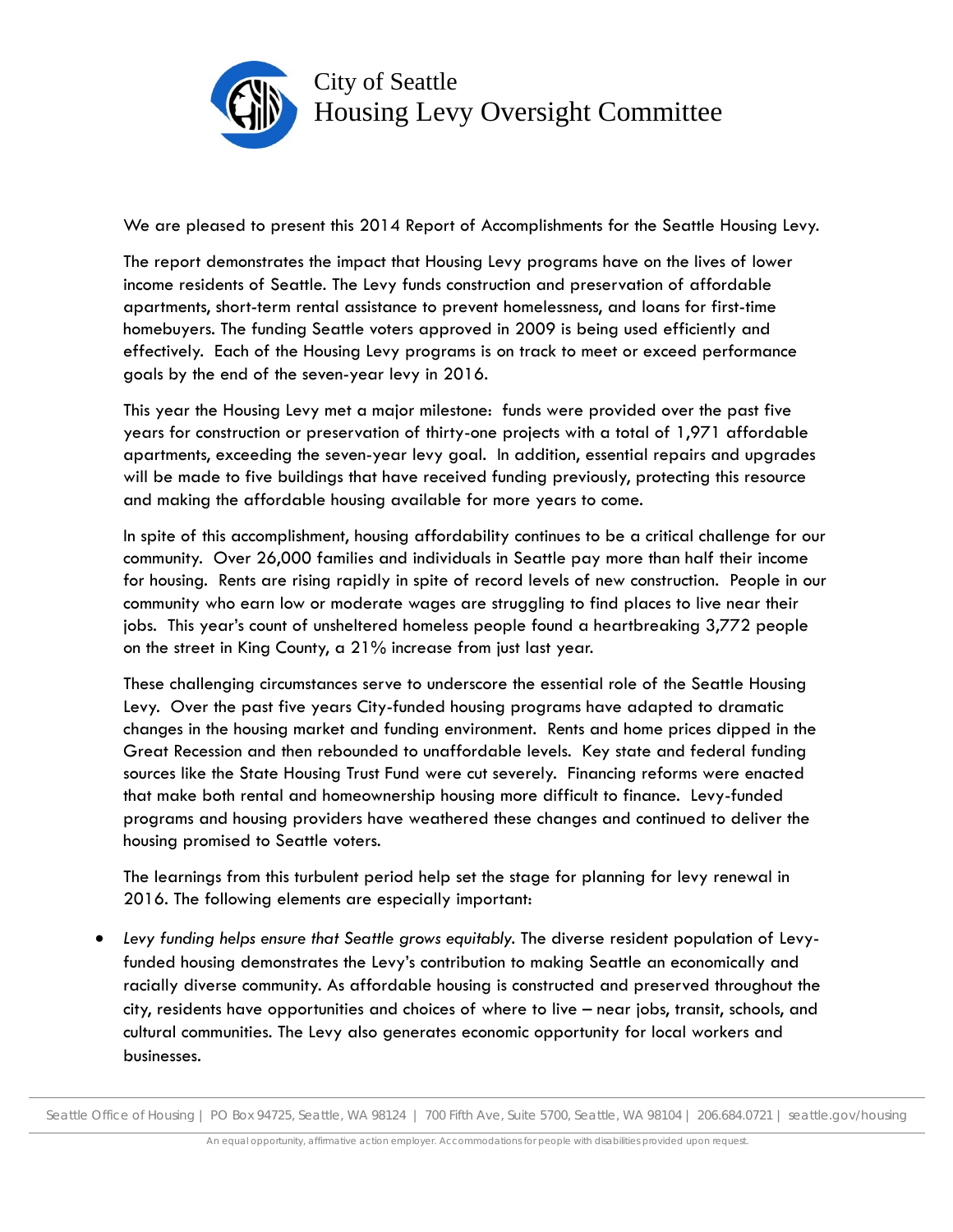- *Funding for building operations and maintenance and on-site services makes housing available for people with special needs.* Serving the most vulnerable people in our community has always been a priority for the Housing Levy and our community has pioneered housing models, such as Housing First, that have been emulated across the country. Because rental income is too low to support operation of these buildings, projects rely on ongoing subsidies. These subsidies are generally flat or shrinking so expanding resources is essential to sustain and grow these housing opportunities.
- Protecting our subsidized housing yields significant benefits. Over 12,000 City-funded affordable apartments are now available, each a tribute to Seattle's voters' commitment to assisting their neighbors in need. Some of these developments involved acquisition of older buildings that now require energy efficiency upgrades and other rehabilitation to reduce operating costs and improve the residents' living environment. These investments increase the number of years these affordable homes will be available for Seattle residents.
- *Homeownership opportunities must be affordable and sustainable.* Levy-funded homebuyer assistance has demonstrated success in helping people both attain homeownership and avoid the abusive lending practices that took a toll on lower-income owners and communities of color across the country. Since then homeownership has been challenged by the impact of Great Recession on household incomes, home values, lending standards and available subsidies. Going forward, stiff competition for resources and escalating home prices means that programs must continue to adapt and new strategies will be needed.
- Our community's ability to leverage other housing investment is a key to success. Local funding enables our community to leverage other public, private and philanthropic capital investment – \$3 for each City dollar – to meet high priority needs. Due to strategic alignment of public resources and broad support generated by community-based housing organizations, Levy programs are exceeding production goals. Capital resources are limited, however, and competition is growing. Ongoing advocacy for new and expanded resources, and flexible program design, will be a key to continued success.

As this Report of Accomplishments shows, the Housing Levy creates critically needed affordable homes that benefit Seattle residents, neighborhoods, and the city as a whole for decades to come. The Housing Levy Oversight Committee appreciates the opportunity to serve the City and help guide this invaluable housing resource.

Sincerely,

Maiko Winkler-Chin Chair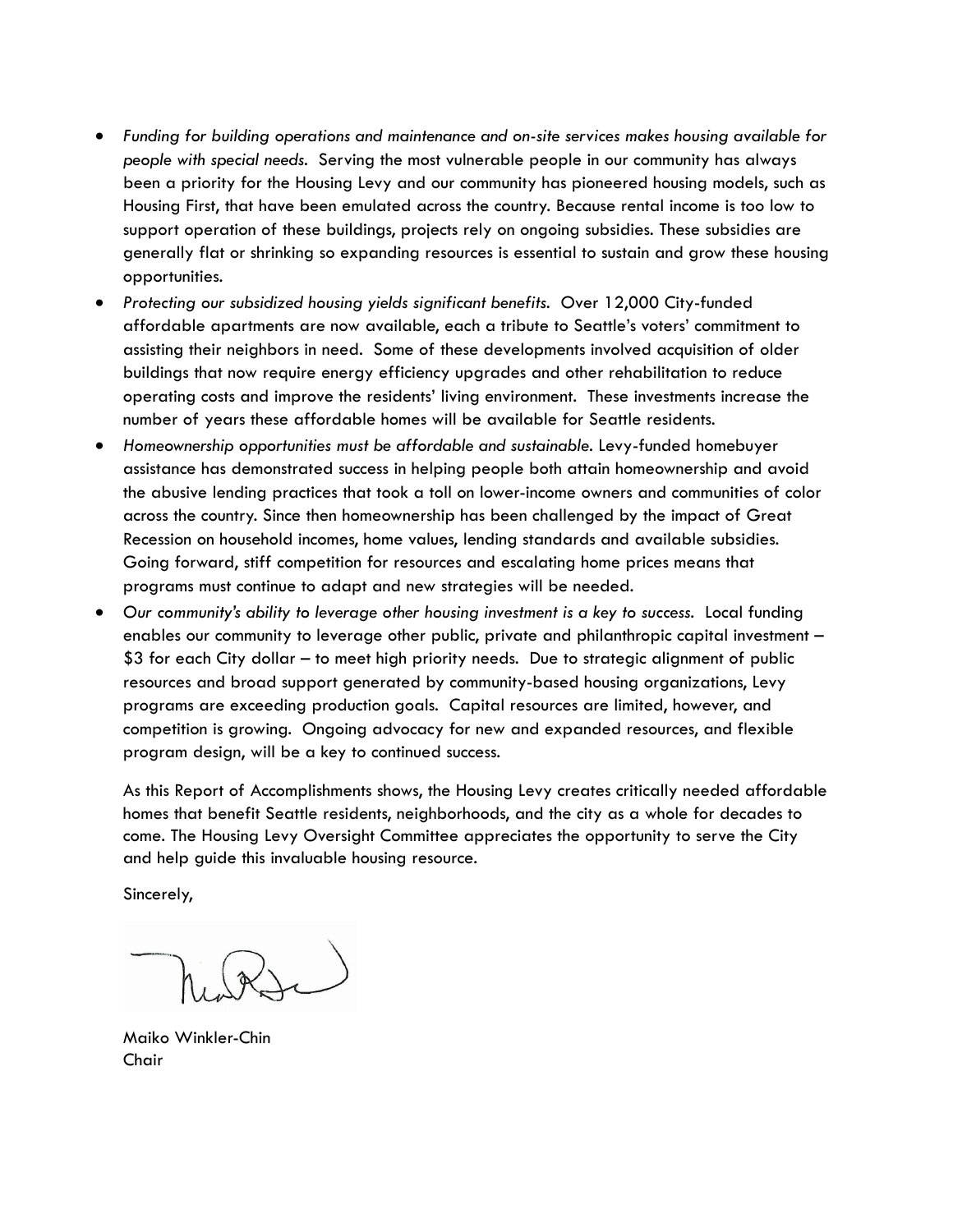## TABLE OF CONTENTS

| About the 2009 Seattle Housing Levy  3      |  |
|---------------------------------------------|--|
| Rental Production & Preservation Program  5 |  |
| Acquisition & Opportunity Loans  9          |  |
| Operating & Maintenance Program  10         |  |
| Rental Assistance Program  11               |  |
|                                             |  |
|                                             |  |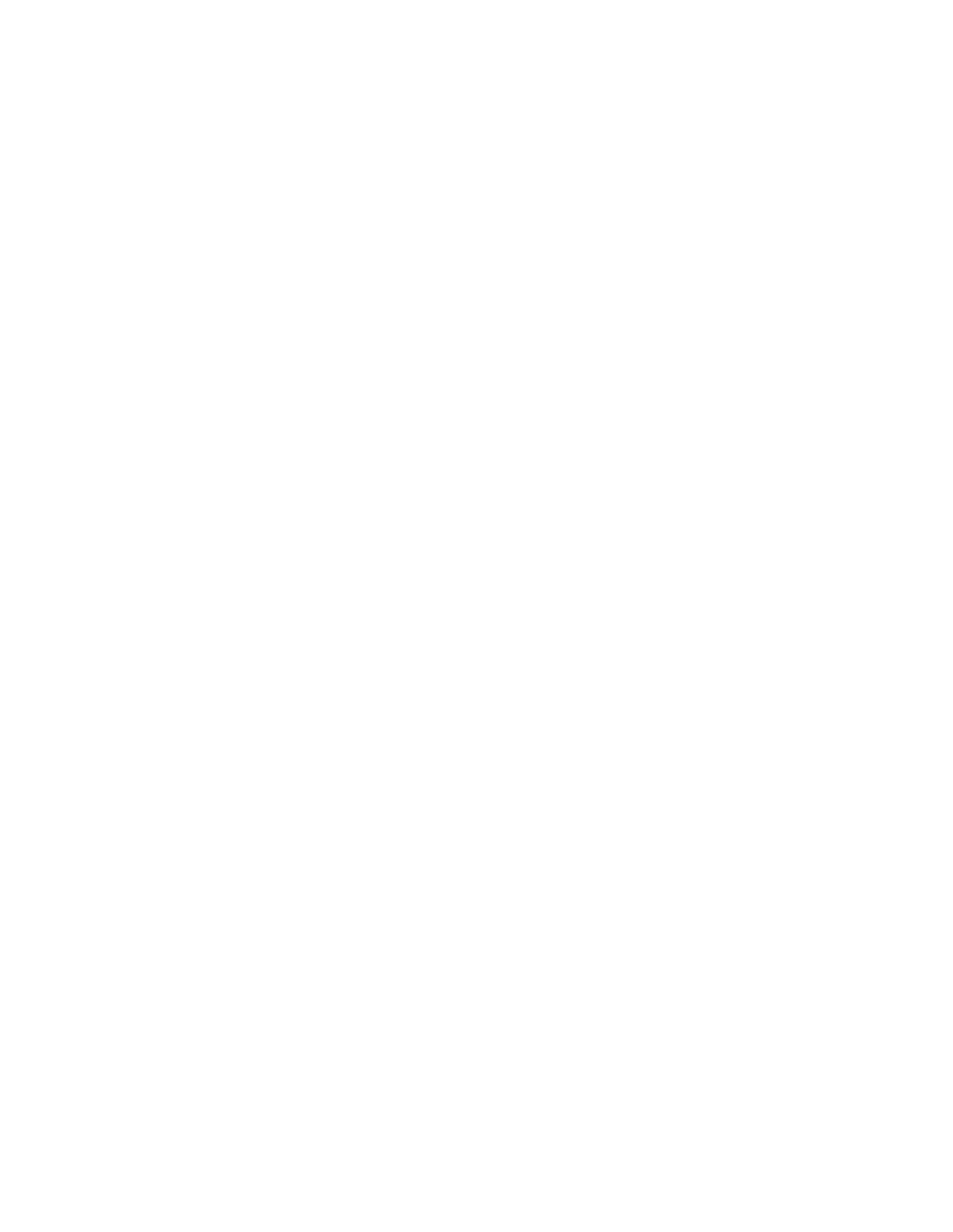## REPORT SUMMARY

## **Housing Levy Funding in 2014**

In November 2009, Seattle voters passed a seven-year, \$145 million property tax levy to provide affordable housing opportunities for low-income Seattle residents. In 2014, the fifth year of the current Housing Levy, four programs awarded funding:

- **Rental Housing Program** funds new construction or acquisition/rehabilitation to preserve housing, and the housing serves eligible residents for a minimum of 50 years. The Program awarded \$11.6 million in Levy funding to four housing projects that will develop 315 affordable apartments. An additional \$3.7 million in Levy funding will fund critical building improvements in two existing buildings with 130 affordable apartments. These six projects also received \$9.35 million in other City housing funds. Each dollar of City investment leverages at least three dollars from other public, private and philanthropic capital funding.
- **Operating & Maintenance Program** provides annual subsidies for buildings that serve extremely low-income residents who pay very low rents that are insufficient to support building operations. The Program awarded funds to Interbay Supportive Housing, which will provide 97 units of housing with on-site services for chronically homeless, mentally ill residents. Funding will total approximately \$6.7 million over 20 years. The City's capital funding and 20-year O & M commitment to the Interbay project leverages over \$940,000 annually in federal funding for this supportive housing.
- **Rental Assistance Program** provides short term assistance to families and individuals who are at risk of homelessness or experiencing homelessness. The Program funded seven community-based organizations that assisted 596 households to prevent eviction or transition from homelessness to housing. This short term assistance provides lasting results: 83% of households were in stable housing six months after rent assistance ended.
- **Homebuyer Program** creates affordable homeownership opportunities through low-interest deferred loans to first-time homebuyers and loans to nonprofits for affordable developments. The Program committed \$1.33 million in Levy funding to two lending programs that will assist approximately 42 first-time home buyers over the next 12 to 18 months. City funds will be pooled with State dollars to provide deferred loans, which will be repaid upon sale or refinance of the home and made available for future homebuyer purchases.

**Acquisition & Opportunity Loans** were offered in the first three years of the 2009 Housing Levy to take advantage of strategic site acquisitions during the economic downturn. Acquisition loans continue to be available on a limited basis through the Rental Housing and Homebuyer programs.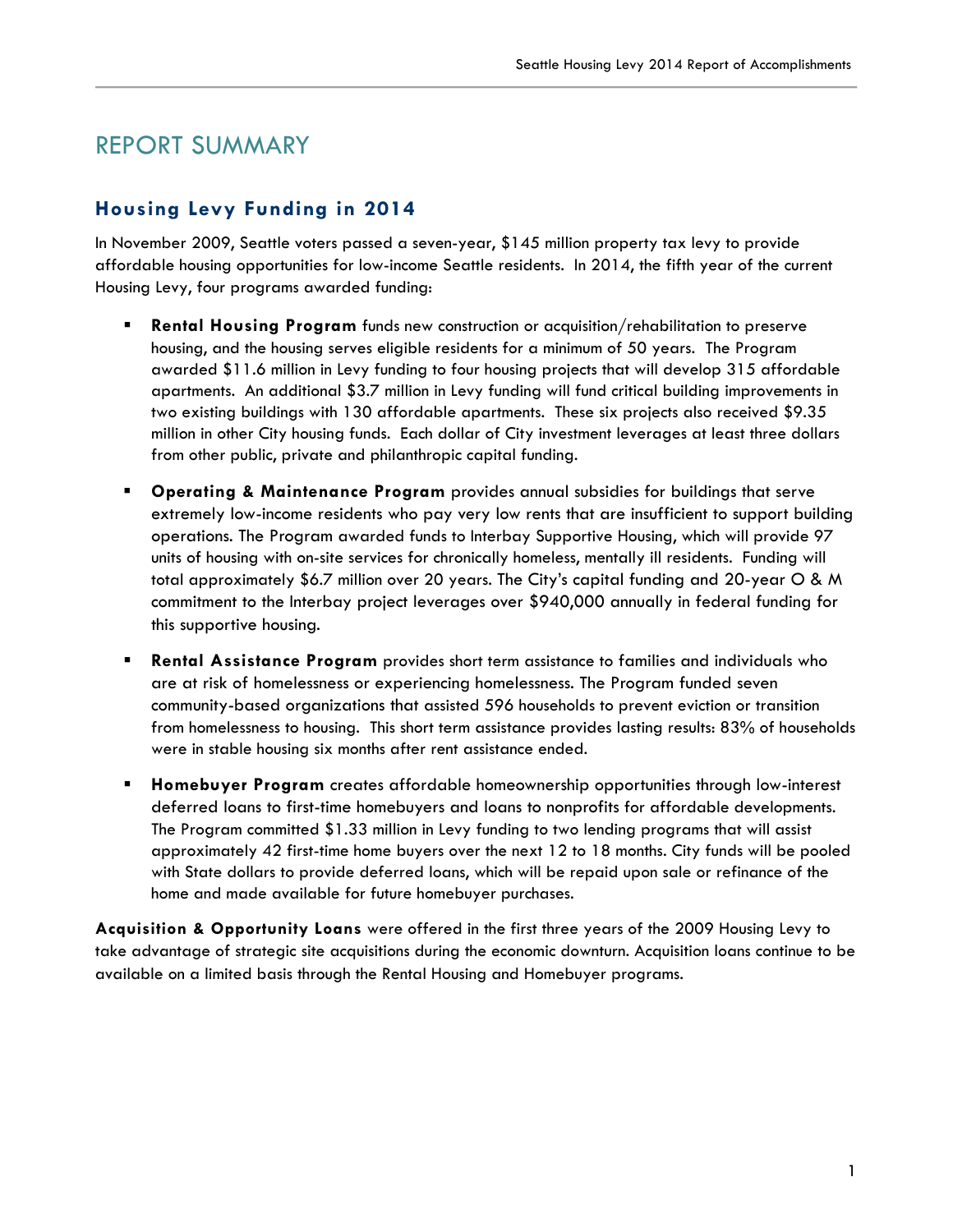### **Housing Levy Cumulative Funding and Production – 2010 to 2014**

The 2009 Housing Levy ordinance established performance goals for each program. With this year's funding the Rental Production & Preservation Program now exceeds its seven-year goal with 31 housing projects containing 1,971 units funded. These projects include both new construction and acquisition/ rehabilitation of existing buildings. In addition, the program provided funds for repairs in five buildings with 410 units that had previously received City funding. This funding helps protect the City's investment by extending the useful life of the building and improving operating efficiency, and will provide additional years of affordable housing for low-income residents.

In just the first five years of the current Housing Levy, more than \$543 million has been invested in 36 lowincome rental housing projects -- over \$3 in other public, private and philanthropic funds for each City dollar invested. This investment creates jobs, business opportunity, and local and state revenues.

Each of the other Housing Levy programs is on track to meet performance goals by the end of the levy in 2016. For the Rental Assistance Program, which began in 2012, funding and performance reflect three years of operation. The Acquisition & Opportunity Loan program was a short-term loan program that is now completed, after securing sites for development of 234 rental and ownership units.

|                                                             | <b>Funding</b>                                   |                                                 | <b>Housing Produced</b>                |                                                    |
|-------------------------------------------------------------|--------------------------------------------------|-------------------------------------------------|----------------------------------------|----------------------------------------------------|
| <b>Levy Program</b>                                         | <b>Total Levy</b><br><b>Funding</b><br>2010-2016 | <b>Funding</b><br><b>Committed</b><br>2010-2014 | <b>Levy Goals</b><br>2010-2016         | <b>Housing</b><br><b>Outcomes</b><br>2010-2014     |
| <b>Rental Production &amp;</b><br><b>Preservation</b>       | \$104 M                                          | \$75.4 M                                        | 1,670<br>rental units                  | 1,971<br>units added<br>410 units<br>rehabilitated |
| <b>Acquisition &amp; Opportunity</b><br>Loans <sup>1</sup>  | \$6.5 <sub>M</sub>                               | \$7.9 <sub>M</sub>                              | 175<br>housing units                   | 234                                                |
| <b>Operating &amp; Maintenance</b>                          | \$14.4 M                                         | \$12 M                                          | 220<br>rental units                    | 207                                                |
| <b>Rental Assistance/</b><br><b>Homelessness Prevention</b> | \$4.25 M                                         | \$2.4 <sub>M</sub>                              | 3,025<br>households<br>$(2012 - 2016)$ | 1,882<br>$(2012-2014)$                             |
| <b>Homebuyer Assistance</b>                                 | \$9.1 <sub>M</sub>                               | \$6 M                                           | 180<br>home purchases                  | 148                                                |

*<sup>1</sup> Acquisition & Opportunity Loans are short-term loans made with other 2009 Levy program funds that are not yet expended. The program stopped making new loans at the end of 2012; two loans are still outstanding. All A & O projects have now received permanent financing through the Levy Rental Production & Preservation or Homebuyer program. The units are shown as production for both the A & O Loan and the permanent funding program.*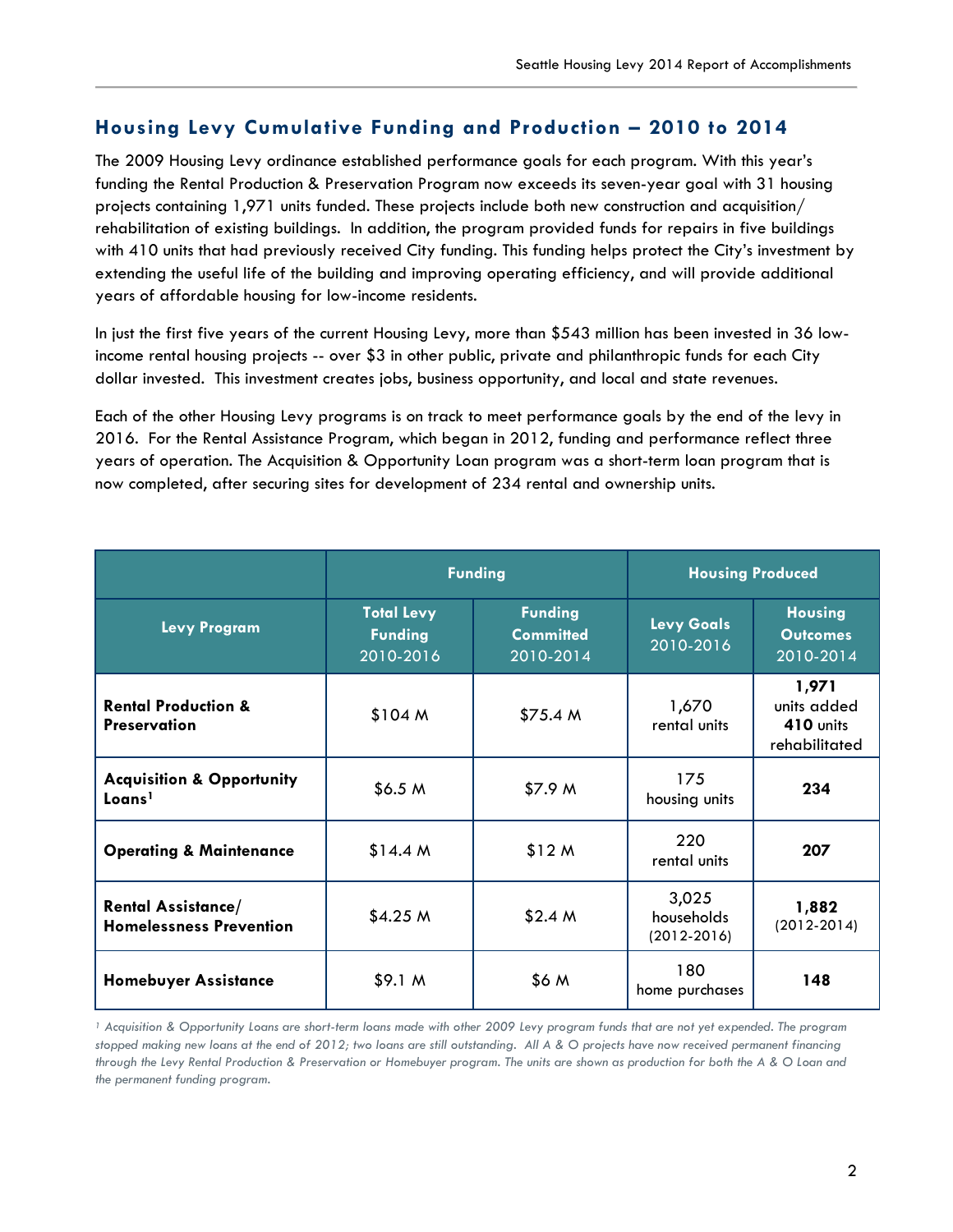## ABOUT THE 2009 SEATTLE HOUSING LEVY

### **An opportunity to live in a safe, affordable home**

In November 2009, Seattle voters passed a \$145 million property tax levy to provide affordable housing opportunities for low-income Seattle residents. The levy provides funding for seven years, 2010 to 2016.

Housing Levy programs create and preserve affordable rental housing, assist first-time homebuyers to purchase a home, and provide emergency rent assistance to prevent homelessness. This funding directly assists some of the most vulnerable people in our community as well as people working for low wages who struggle to make ends meet. Seattle voters approved the first housing bond for senior housing in 1981, and four subsequent levies to renew and grow these critical programs. There are now over 12,000 Cityfunded homes for lower-income Seattle residents where rent is kept affordable for 50 years or more. In addition, over 800 homebuyers purchased their first home with affordable City-funded loans.

#### **Affordable Rental Housing**

More than half the Levy's Rental Production & Preservation Program funding is dedicated to serving households earning below 30% of the median income, up to \$18,550 for a single person or \$23,850 for a three-person family. This housing serves our neighbors with the fewest resources – seniors and people with disabilities who live on social security alone, parents with children working in low wage jobs, and those unable to find full-time work. This housing also assists people experiencing the crisis of homelessness – families facing economic hardship or domestic violence, and people with physical and mental disabilities. The Levy Operating & Maintenance Program, and Section 8 vouchers from the Seattle Housing Authority, ensures this housing is financially feasible and well maintained.

The rest of the Rental Production & Preservation funding provides affordable housing for people earning up to 60% of median income, about \$37,080 for a single person or \$47,640 for a family of three. People in this income bracket provide valuable everyday services to Seattle residents and visitors – food service workers, retail sales persons, social services providers, and office support staff. Still, they have difficulty finding affordable rents near their jobs.

#### **Preventing Homelessness**

Rental Assistance Program funding helps individuals and families manage short-term economic crises to prevent homelessness. For those who have become homeless, rental assistance helps them to rapidly regain stable housing. Households with incomes up to 50% of median income are eligible for assistance; the vast majority of assisted residents have incomes below 30% of median. The program tracks housing stability at program exit and six month after rent assistance ends, demonstrating that a small amount of financial help can make a huge impact.

#### **Homeownership Opportunities**

The Homebuyer Program provides affordable loans to first-time buyers earning up to 80% of area median income, up to \$44,750 for a single person and \$57,550 for a three-person family, giving them an opportunity to live close to where they work. These families include a variety of moderate-income workers, such as hotel, office and retail workers, teacher's aides and other school employees, people working in health care, and people providing technology support.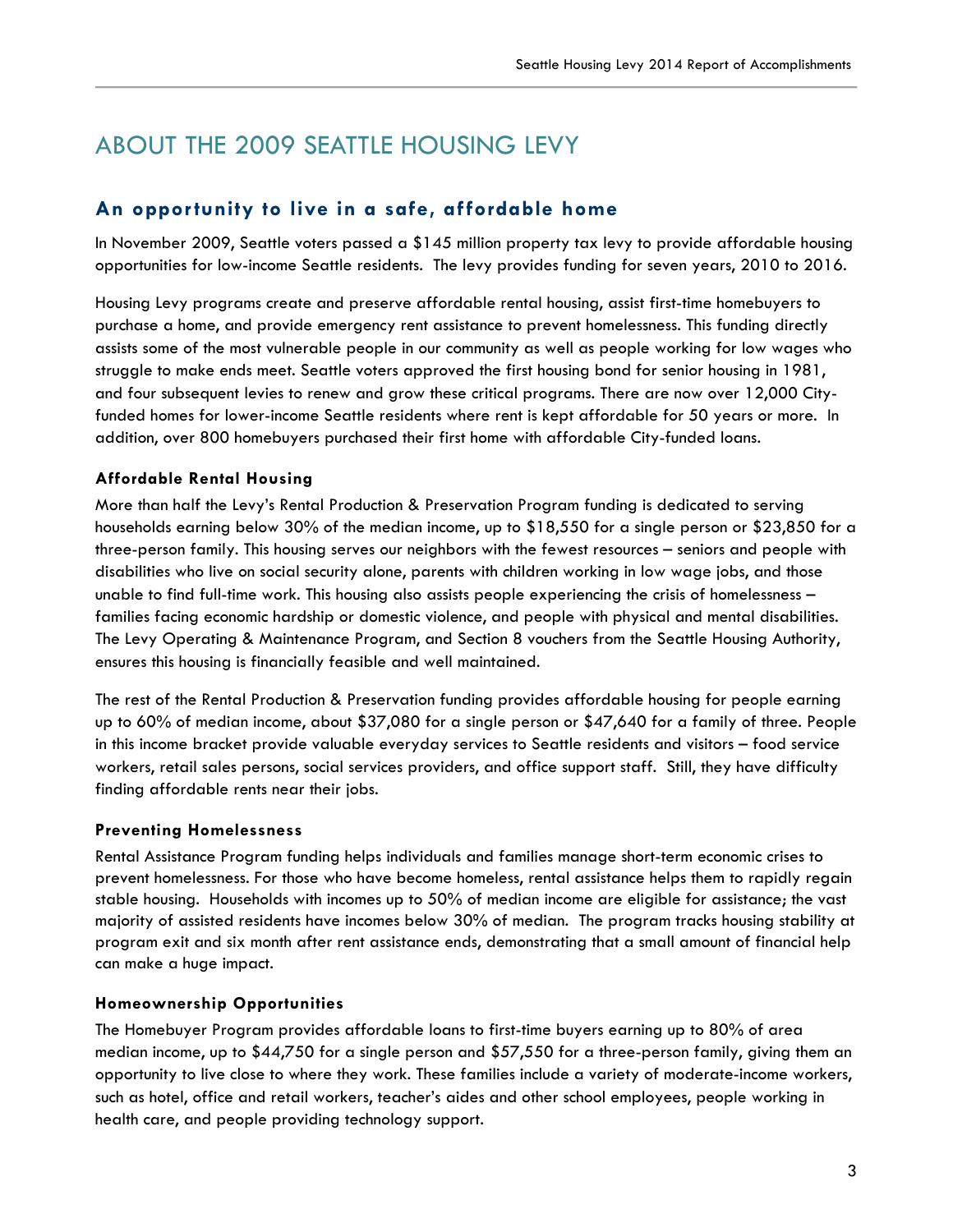### **Meeting the Needs of a Diverse City**

Community-based housing providers operate affordable housing throughout Seattle. Each year, as part of project compliance monitoring, demographic data is collected for rental housing residents in all properties that have been in operation for a year or more. In 2013, the most recent available data, about 13,700 households were served in 10,850 housing units.

**Race/Ethnicity**: City-funded housing serves a higher proportion of people of color than Seattle's lowincome renter population as a whole (defined here as renters below 80% of median income). Black/African American households make up 29% of residents in City-funded housing, compared to 12% of low-income Seattle renters. Multi-racial residents, Hispanic residents, and American Indian/Alaska Native residents are all served as somewhat higher rates in City-funded housing, while Asian/Pacific Islander households are served at a similar proportion to lowincome Seattle renters overall. In City-funded housing 43% of residents are White, compared with 62% of low-income renters in Seattle.

**Special Needs Residents:** Just over half of resident households in 2013 were identified as having special needs. The largest categories were elderly and multiple special needs. Some but not all of these households were residing in housing with on-site services that is reserved for that resident population.



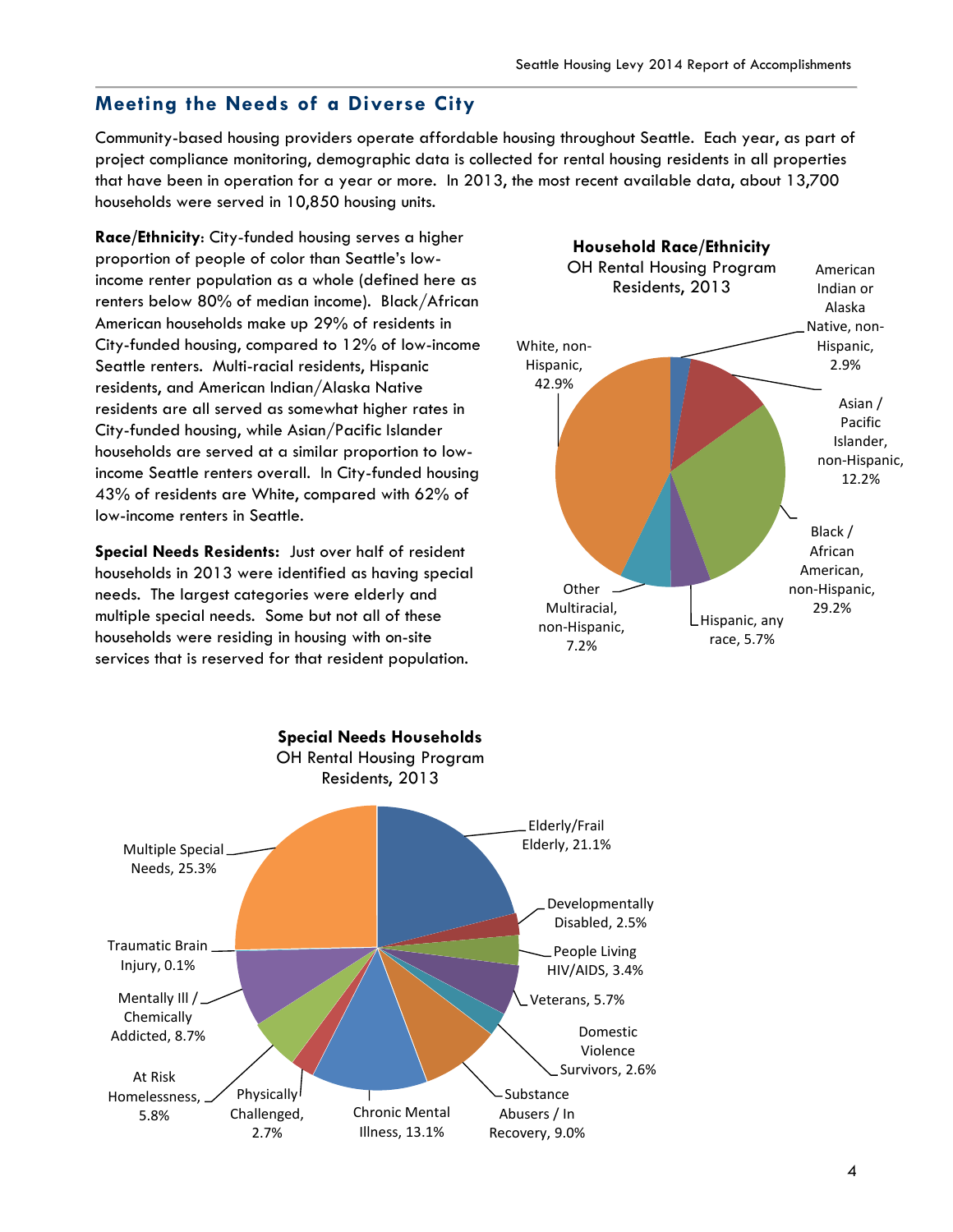## RENTAL PRODUCTION & PRESERVATION PROGRAM

The largest Levy program provides approximately \$14.7 million annually in capital funds to support development of affordable rental housing. Levy funds serve vulnerable people in communities throughout the city, and leverage other public and private investment for housing development and operations.

- $\Box$  The program funds new construction or acquisition/rehabilitation to preserve housing, and the housing serves eligible residents for a minimum of 50 years. A large proportion of housing provides supportive services for residents with special needs.
- $\Box$  Physical inspections and annual compliance reporting ensures that the housing is well maintained, serves the intended resident population, and is financially viable.

## **2014 Funding Summary**

The Rental Housing Program awarded \$15.3 million in Housing Levy funds and \$9.4 million in other Cityadministered housing funds in 2014. Levy funding will support four housing developments with 315 affordable rental units. Levy funding will also support extensive rehabilitation of two existing affordable housing projects, adding years of affordability to 130 apartments serving formerly homeless individuals.

| <b>Project Sponsor</b>                                                                      |                                                                                                                                                                                                                                                                                                                 |                      | <b>Capital Funding</b> |                    |
|---------------------------------------------------------------------------------------------|-----------------------------------------------------------------------------------------------------------------------------------------------------------------------------------------------------------------------------------------------------------------------------------------------------------------|----------------------|------------------------|--------------------|
| <b>Project</b><br><b>Project Name</b><br><b>Description</b><br>Location                     |                                                                                                                                                                                                                                                                                                                 | Levy<br><b>Units</b> | Levy \$                | Other City \$      |
| Low Income Housing<br>Institute<br><b>University Commons</b><br>5019 Roosevelt Way NE       | Construction of studio apartments for homeless<br>young adults aged 18-24 and low-wage<br>workers entering the workforce. YouthCare and<br>Ryther will provide services for the 15 homeless<br>young adults. The University District Food Bank<br>and a café will occupy the first floor.                       | 48                   | \$0.4 m                | \$2.5 m            |
| <b>Mercy Housing Northwest</b><br>Mercy Othello Plaza<br>6940 MLK Jr Way S                  | Construction of apartments affordable to<br>individuals and families up to 60% AMI; over<br>half with two or three bedrooms. Energy<br>efficient, pedestrian oriented design at a light<br>rail station area. Ground floor commercial<br>space and large community room and<br>landscaped courtyard.            | 108                  | $$4.57$ m              | \$3.9 <sub>m</sub> |
| <b>Plymouth Housing Group</b><br>7 <sup>th</sup> and Cherry Apartments<br>710 Cherry Street | Construction of supportive housing for chronically<br>homeless individuals, with substance abuse and<br>mental health services provided on site. Location<br>near First Hill medical centers provides health<br>care access for medically frail residents.                                                      | 77                   | \$5.35 m               | \$2.1 m            |
| <b>Seattle Housing Authority</b><br><b>Raven Terrace</b><br>820 Yesler Way                  | Construction of mixed-income apartment building<br>with 50 replacement housing units affordable at<br>30% AMI that will be first offered to Yesler<br>Terrace residents who must relocate due to<br>redevelopment. The remaining units are<br>affordable for families and individuals earning<br>up to 60% AMI. | 82                   | \$1.3 <sub>m</sub>     | \$0.5 m            |
| <b>Total - New Development</b>                                                              |                                                                                                                                                                                                                                                                                                                 | 315                  | \$11.6 m               | \$9.1 m            |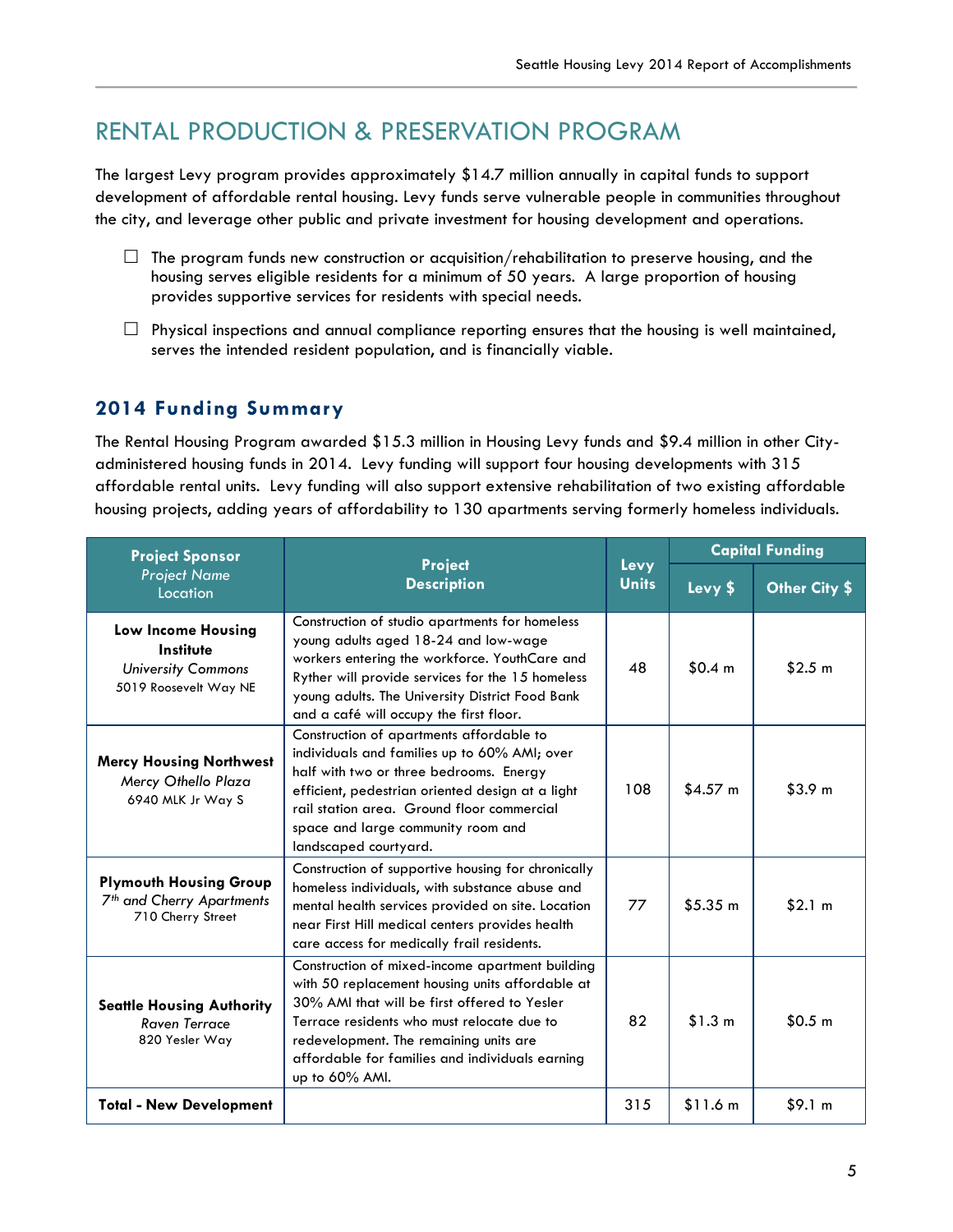| Rehabilitation of Existing City-Subsidized Housing (units not counted toward Levy production goal) |                                                                                                                                                                                                                                                                                    |     |                    |                    |
|----------------------------------------------------------------------------------------------------|------------------------------------------------------------------------------------------------------------------------------------------------------------------------------------------------------------------------------------------------------------------------------------|-----|--------------------|--------------------|
| <b>Catholic Housing Services</b><br>Aloha Inn<br>1911 Aurora Ave                                   | Rehabilitation of transitional housing for formerly<br>homeless individuals. Repairs include upgrades of<br>building exterior, common spaces, plumbing,<br>heating and other building systems. The term of<br>affordability will be extended.                                      | 66  | \$1.5 m            |                    |
| Downtown Emergency<br><b>Service Center</b><br>Lyon Building<br>607 Third Ave                      | Rehabilitation of historic 1910 building in the<br>Downtown core which has served homeless people<br>with HIV/AIDS, mental illness and chemical<br>dependency since 1995. Repairs include<br>windows, roof, insulation and masonry. The term<br>of affordability will be extended. | 64  | \$2.2 m            | \$0.3 <sub>m</sub> |
| <b>Total - Rehabilitation</b>                                                                      |                                                                                                                                                                                                                                                                                    | 130 | \$3.7 <sub>m</sub> | \$0.3 <sub>m</sub> |

## **Housing Affordability**

Of the housing funded in 2014, 316 of the apartment units will serve extremely low-income households up to 30% of area median income (AMI); 130 of these are in existing City-funded buildings that will be rehabilitated. The balance will serve individuals and families up to 50% and 60% AMI who have low wages and cannot afford market rents.

The allowable incomes and rents are indexed by household size and adjusted annually. The 2014 income guidelines are:

- $\Box$  **30% AMI:** \$18,550 for a single person, \$23,850 for a three-person family
- **50% AMI**: \$30,900 for a single person, \$39,700 for a three-person family
- $\Box$  **60% AMI:** \$37,080 for a single person, \$47,640 for a three-person family

#### **Unit Affordability**

Levy Rental Projects Funded in 2014 445 Levy Units / 6 Projects



## **Levy Affordability Policy**

Funding awarded to date (2010 through 2014) meets the affordability requirements established in the Levy ordinance. At least 60% of program funding must support housing that will serve extremely lowincome households at or below 30% of median income. No more than 10% of funding may serve households at 60% to 80% of median income. The remaining funding must support housing serving households at 30% to 60% of median income.

| <b>Affordability Level</b> | <b>Affordability Policy</b><br>% of Funds | <b>Funds Awarded</b><br>2010-2014 | <b>Percent of Funds</b><br>Awarded <sup>1</sup> |
|----------------------------|-------------------------------------------|-----------------------------------|-------------------------------------------------|
| $0 - 30\%$ AMI             | At least $60\%$                           | $$47.3$ million                   | $62.7\%$                                        |
| $31 - 60\%$ AMI            | Up to $40\%$                              | $$28.1$ million                   | 37.3%                                           |
| $61 - 80\%$ AMI            | Up to $10\%$                              |                                   | $0\%$                                           |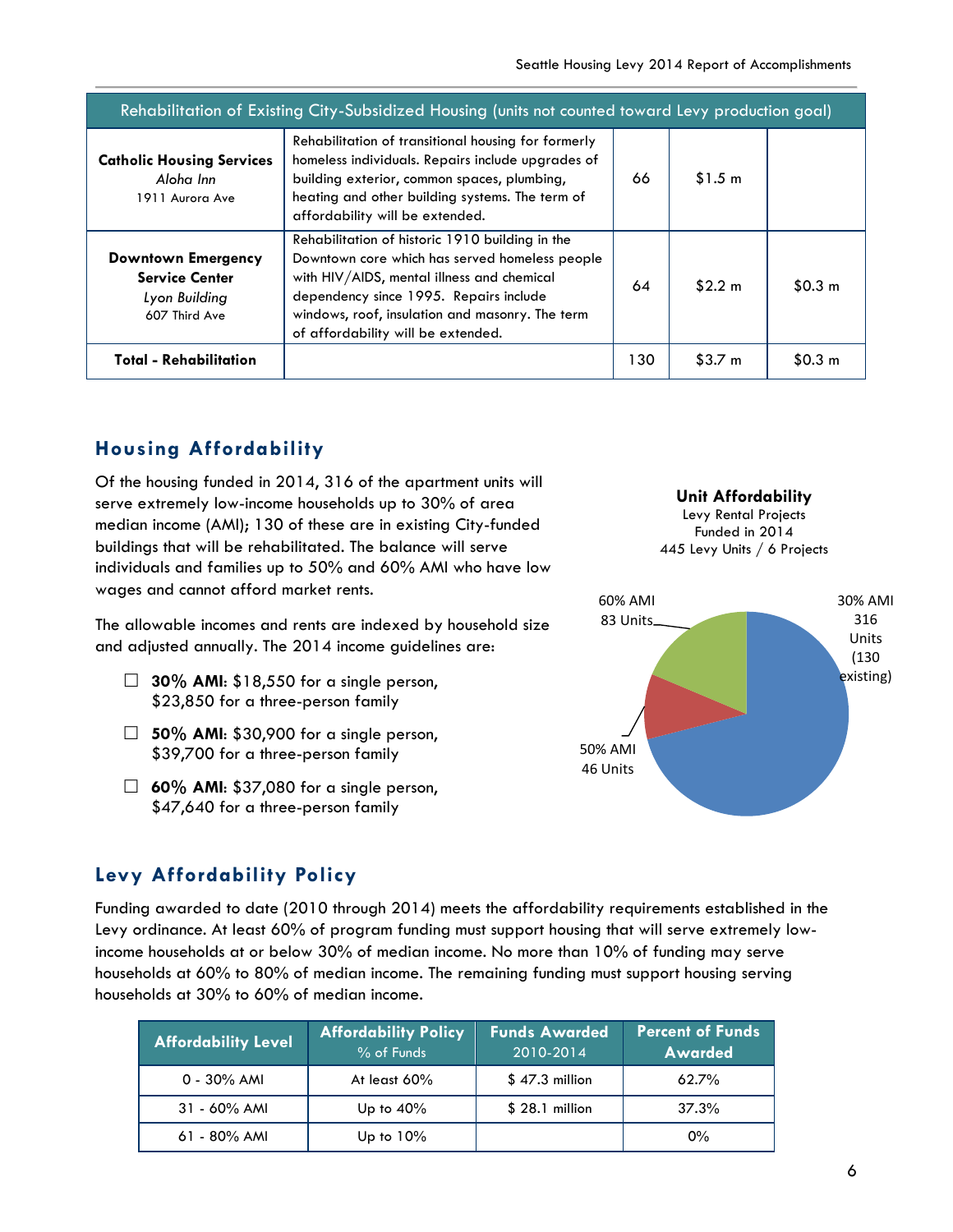### **Housing Project Location, Size and Unit Mix**

The new housing developments funded this year include two Downtown sites, one in Southeast Seattle and one in Northeast Seattle. Two existing buildings located Downtown and on Aurora Avenue received rehabilitation funding. The projects serving homeless residents contained primarily small units: single room occupancy (SRO) units at the Aloha Inn, studios at University Commons and 7<sup>th</sup> and Cherry Apartments, and studio and one-bedroom units at the Lyon Building. Mercy Othello Plaza and Raven Terrace also include larger units for families.

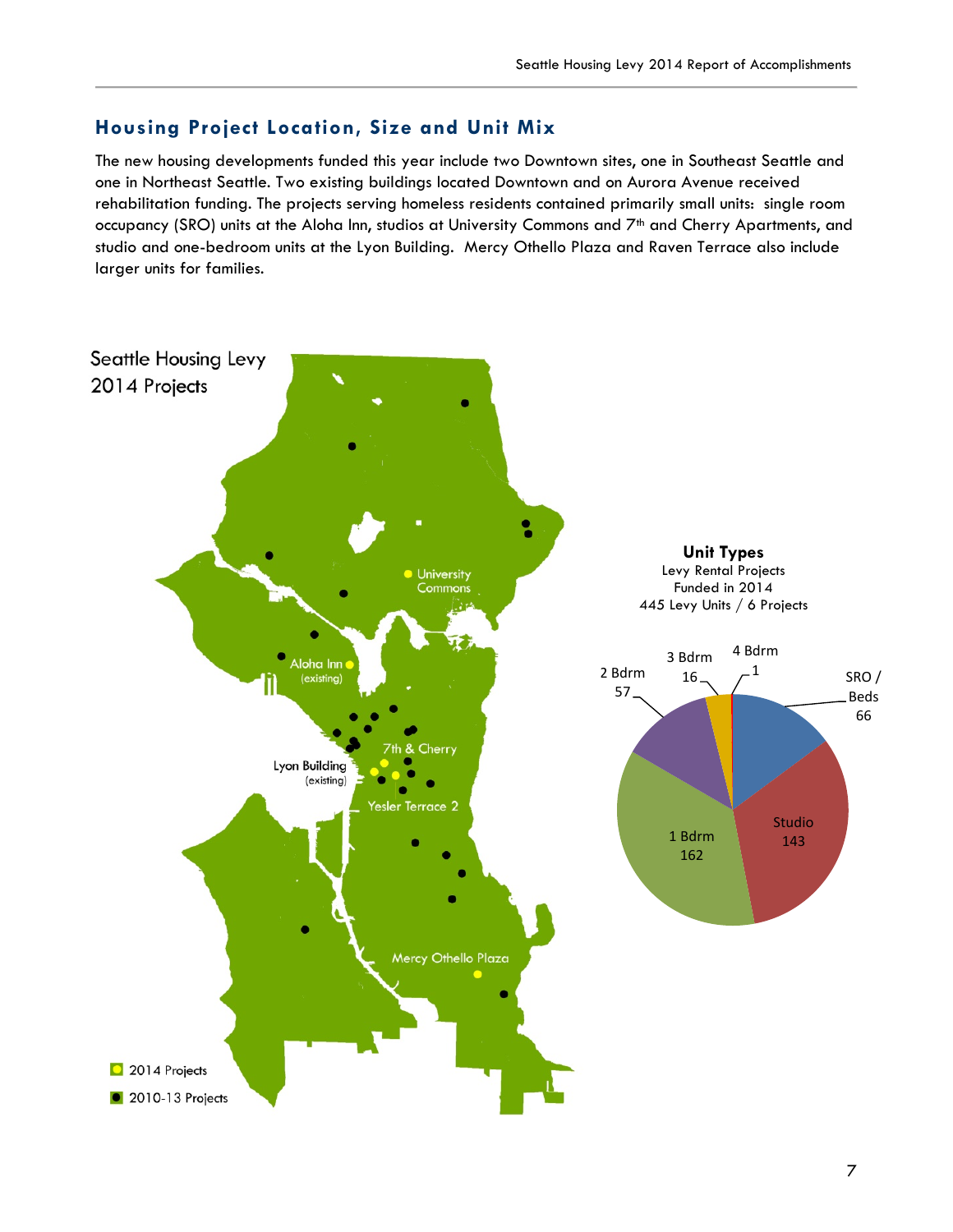#### **Capital Funds Leveraged**

The success of the Rental Housing Program depends on leverage of other public and private funds. Securing other capital sources continues to be challenging, and City staff works closely with Washington State, King County, the State Housing Finance Commission and other funding partners to align funding priorities whenever possible.

The \$24.7 million in City funding awarded to six housing developments in 2014 will secure an estimated \$78.5 million in non-City capital sources – resulting in over \$103.2 million in total capital investment in lowincome housing construction and rehabilitation. This investment creates construction jobs and ongoing employment, and generates State and local revenue. Based on economic modeling by the National Association of Home Builders, the four new construction projects will result in \$24.9 million in income for construction workers and local businesses, \$2.6 million in local government revenue, and 384 jobs. The recurring economic impact of these four projects include \$7.25 million in business and employment income annually, \$1.2 million in local government revenue annually, and 95 ongoing jobs.

The following chart shows the major sources of capital funds. Tax credit equity investment by private sector investors continues to be the largest source of funding by far, and is particularly critical to housing serving extremely low income residents. In addition, private sector lending is a significant source for housing developments that are able to support mortgage debt. The State Housing Trust Fund, which had limited funds available in 2014, continued to be an important resource.



\*Federal funds administered by the Office of Housing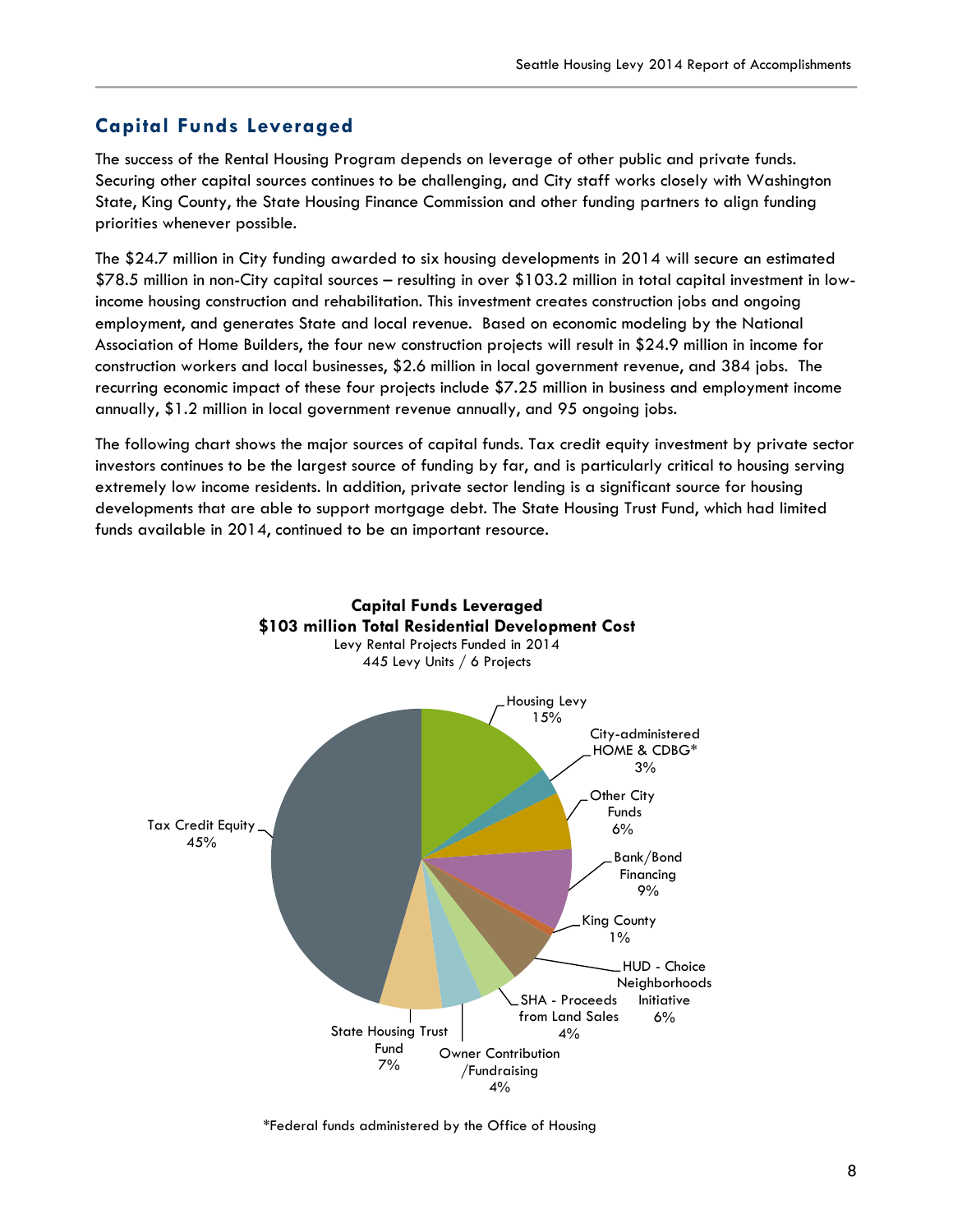## ACQUISITION & OPPORTUNITY LOANS

Acquisition & Opportunity (A & O) Loans were designed to respond to opportunities in a slower economic environment in the first years of the levy. They provided short-term financing for strategic acquisition of sites for low-income rental or homeownership housing development. The loans are repaid with permanent project financing, using City and non-City sources, producing housing with long-term affordability.

- $\Box$  Funding was prioritized for projects with a low acquisition cost and/or projects expected to leverage significant capital, operating or services funding. Acquisition financing was critical to achieving cost savings or leverage.
- $\Box$  Preference was given to development in high-capacity transit station areas and acquisition/rehabilitation of existing buildings.

#### **Available Funding**

The Levy authorized up to \$6.5 million for A & O Loans, using funds from other levy programs not yet needed for planned projects. In addition, the City Council authorized up to \$5 million in short-term lending using the fund balance of the Operating & Maintenance (O & M) Program from prior housing levies. Loans were made throughout the year to enable sponsors to acquire properties when they became available.

### **Program Completion in 2012**

Over three years, the A & O Loan program provided short-term acquisition loans for nine projects -- seven rental housing developments and two homeownership projects. By 2012, the A & O Loans program had achieved its goals and OH recommended that funds revolve back to Levy programs to be used for permanent financing. City Council authorized the Rental Housing and Homebuyer programs to continue provide short-term acquisition loans on a limited basis using Levy O & M Program funds.

Of the nine A & O Loans, seven have been repaid and the projects are completed. Two loans are outstanding. One is the Low Income Housing Institute's Jackson Workforce Housing, which received permanent financing from OH in 2013. The project was delayed and is now expected to repay the \$821,000 A & O Loan and proceed in 2015. The second is \$1.2 million in A & O Loan funds made available to Homestead Community Land Trust to purchase vacant foreclosed homes, make repairs, and sell to qualified buyers. The use of these funds has been extended to 2016. To date, seven homes have been sold to qualified buyers, two homes are in the process of being repaired and sold, and \$372,937 in A & O Loan funds is currently outstanding.

| Year  | <b>Projects/Units</b> | <b>A&amp;O Loans</b><br>(2009 Levy) | <b>Bridge Loans</b><br>(Levy O&M) |
|-------|-----------------------|-------------------------------------|-----------------------------------|
| 2010  | 4 projects/212 units  | \$2.3 million                       | \$1.6 million                     |
| 2011  | 1 project/66 units    |                                     | \$800,000                         |
| 2012  | 4 projects/172 units  | \$5.6 million                       |                                   |
| Total |                       | \$7.9 million                       | $$2.4$ million                    |

#### **Summary of Levy A & O and Bridge Lending 2010 - 2012**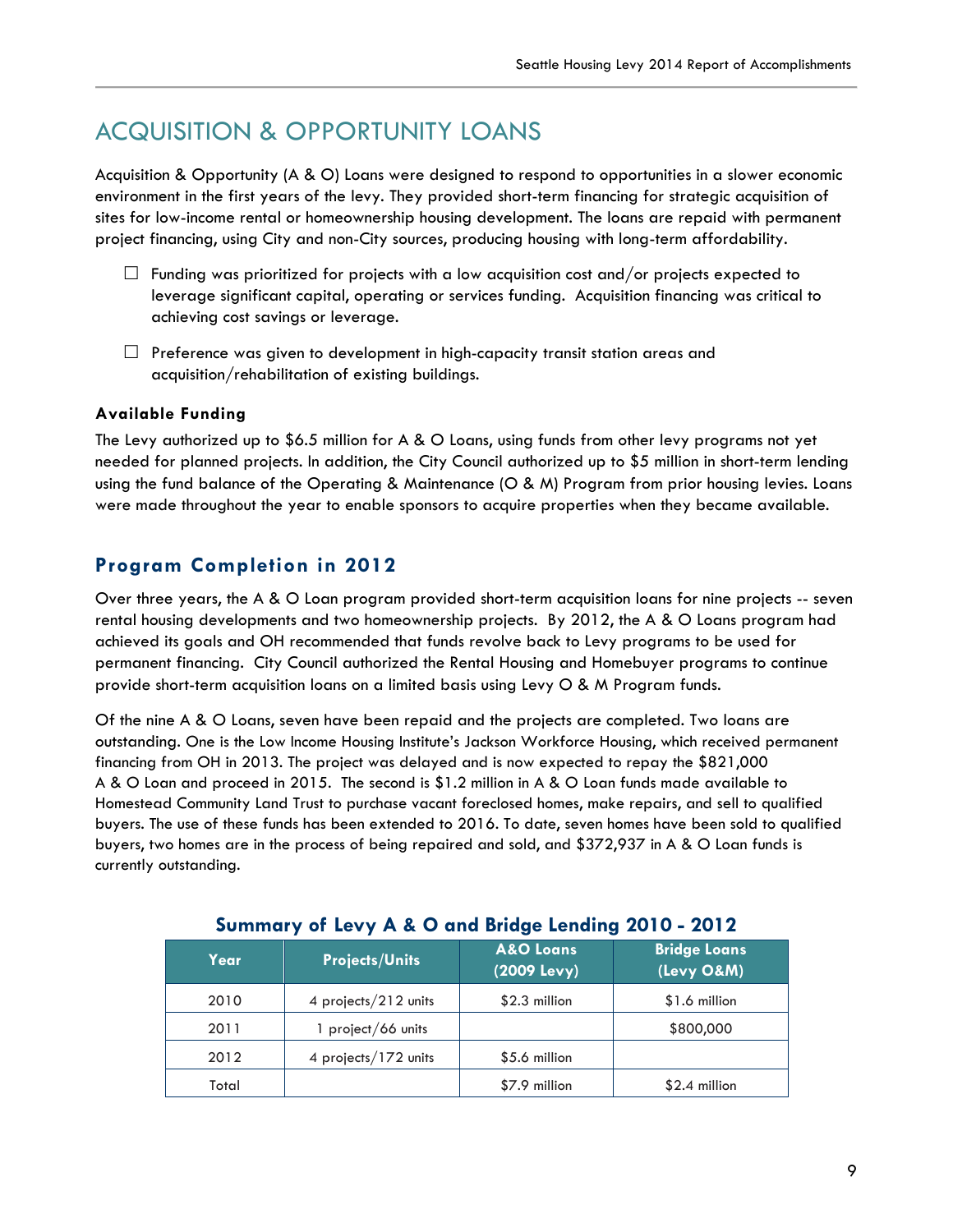## OPERATING & MAINTENANCE PROGRAM

The Operating & Maintenance (O & M) Program provides annual subsidies for buildings that serve extremely low-income residents who pay very low rents that are insufficient to support building operations. Levy funds provide supplemental operating income to ensure that the City-assisted housing is well maintained and financially viable.

- $\Box$  Funds are awarded to housing that has received 2009 Levy capital funds and will serve extremely low income and/or homeless residents below 30% of median income. Funding is typically provided one or two years after capital funding.
- $\Box$  Projects receive a 20-year operating support commitment. Funds are allocated each year to fill the gap between project income and expenses, up to a maximum of \$2,500 per unit per year, with future adjustments for inflation.
- $\Box$  Projects are reviewed in coordination with other funders through the King County Operating, Rent Assistance and Services (ORS) funding round, which allows strategic allocation of federal and local sources as projects come on-line.

#### **Additional Operating Support Using Seattle Housing Authority Section 8 Vouchers**

Projects that receive capital funding through the Levy may apply for project-based Section 8 vouchers when the project is under construction and ready for occupancy within a year. The Seattle Housing Authority committed 500 Section 8 vouchers over the seven-year term of the Housing Levy, depending on availability of federal funds. As with the Levy O & M funding, housing with Section 8 vouchers must serve households with incomes below 30% of median income. Voucher awards are subject to the approval of the Seattle Housing Authority Director.

To date, 274 Section 8 vouchers have been committed to projects receiving capital funding in the current Housing Levy. SHA is allocating additional vouchers to Levy-funded replacement housing at Yesler Terrace.

### **Levy Funding Commitments**

In 2014, O & M funds were awarded to **Downtown Emergency Service Center's Interbay Supportive Housing**. This new construction project, which received Levy capital funding in 2013, will provide 97 units of supportive housing with on-site services for chronically homeless, mentally ill residents. The O & M funds serve as the required local matching funds for federal McKinney bonus funds to support building operating costs, including on-site property management and services staffing. O & M funding is estimated at \$215,825 for the first year, and \$6.7 million over the 20-year contract term. The City's capital funding and 20-year O & M commitment to the Interbay project will leverage over \$940,000 annually in federal funding for permanent supportive housing in our community.

With this award, \$2.4 million remains in O & M Program funding to support one additional project in the current housing Levy. With a total of 207 units funded to date, the program is on track to meet its performance goal of operating support for 220 housing units.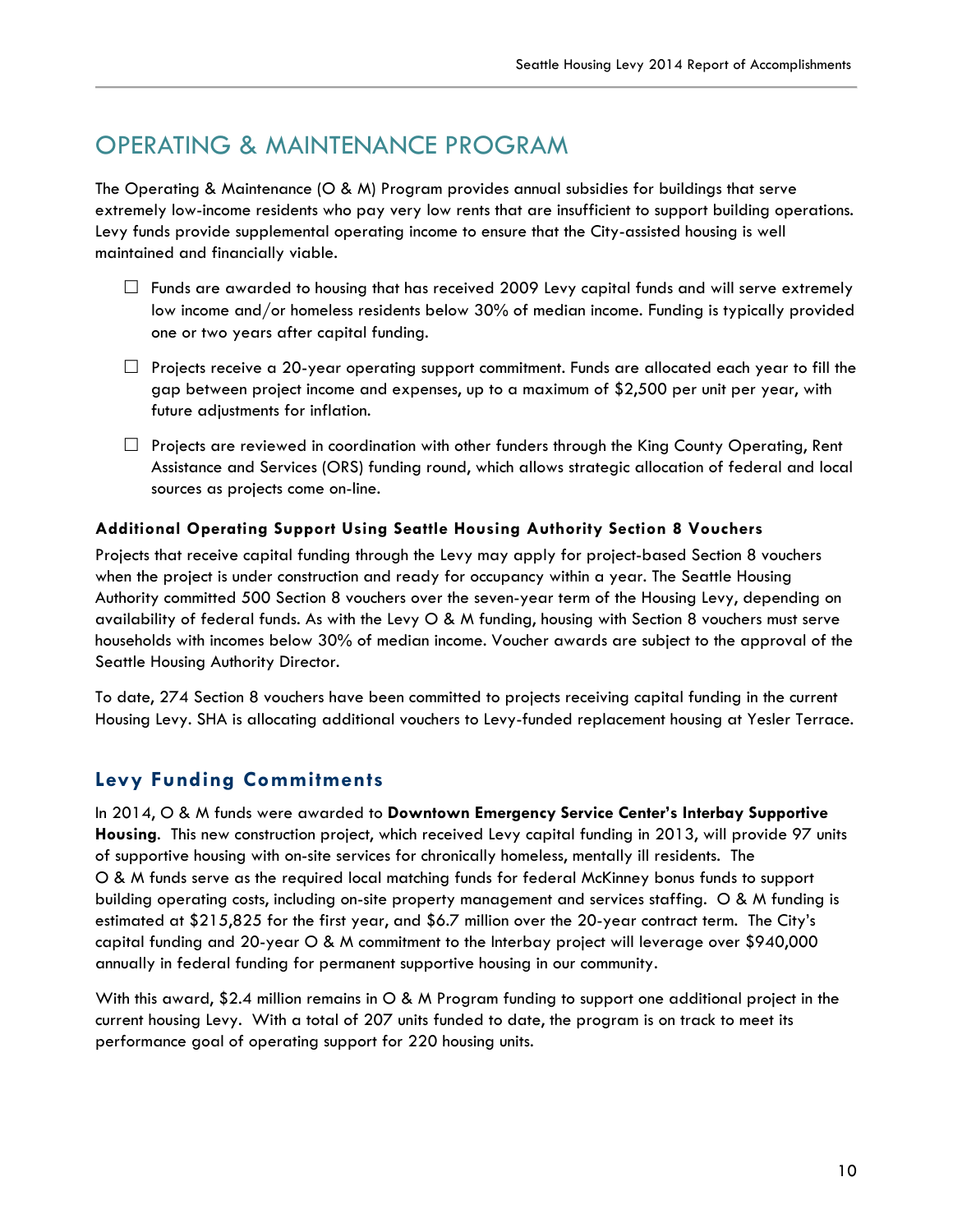## RENTAL ASSISTANCE PROGRAM

Rental Assistance Program funding serves families and individuals who are at risk of homelessness or experiencing homelessness. The funds are administered by the Seattle Human Services Department (HSD) through its homeless prevention and stabilization programs. Levy funding began in 2012, with approximately \$850,000 available annually. The program goal is to assist 605 households annually and evaluate their housing stability six months after rental assistance ends.

- $\Box$  The program provides short-term (one to three months) or medium-term (up to six months) rental assistance for households with incomes up to 50% Area Median Income (AMI) who are at imminent risk of homelessness.
- $\Box$  Levy funding is used for rent assistance, security and/or utility deposits, move in costs, and rental and utility arrears.
- $\Box$  Program activity and performance are monitored with the region's Homelessness Management Information System, Safe Harbors.

### **2014 Funding Summary**

Homelessness Prevention and Rapid Rehousing provider agencies offer rich culturally and linguistically relevant services, target services to underserved communities and communities with emerging needs, and provide specialized programs for a range of household types, including young adults, families with children, and single adults.

HSD awarded Levy funds totaling \$802,042 to seven community-based nonprofit agencies to provide rental assistance through eight unique programs. The participating agencies are Interim Community Development Association, Muslim Housing Services, Neighborhood House, Solid Ground, Wellspring Family Services, YMCA of Greater Seattle, and YWCA Seattle-King-Snohomish Counties. The agency staff came together for quarterly provider meetings to exchange ideas, information and best practices.

In 2014, the programs achieved these milestones:

- $\Box$  596 households received at least one form of financial assistance, including 337 households with children. Financial assistance included emergency rent and utility assistance needed to prevent evictions as well as security deposit and credit check fees to help homeless families transition into housing. Levy-funded assistance averaged \$1,346 per household.
- $\Box$  513 households received eviction prevention assistance, and 69 homeless households received rapid rehousing assistance to transition into housing after living in their car or on the street.<sup>1</sup>
- $\Box$  541 households exited the program in 2014. Of these households 524 households or 96% successfully averted eviction or achieved stable housing at program exit.
- $\Box$  Of the households eligible for the six-month housing stability follow-up in 2014, 83% were in stable housing six months after rent assistance ended.<sup>2</sup>

*<sup>1</sup> Fourteen households were in other situations or data was missing.*

*<sup>2</sup> Based on 730 households eligible for the six-month housing stability follow up during 2014. Agencies were able to contact and confirm housing stability of 611 households.* 

*Source: Safe Harbors HMIS and 2014 HSD Program Contract Reports*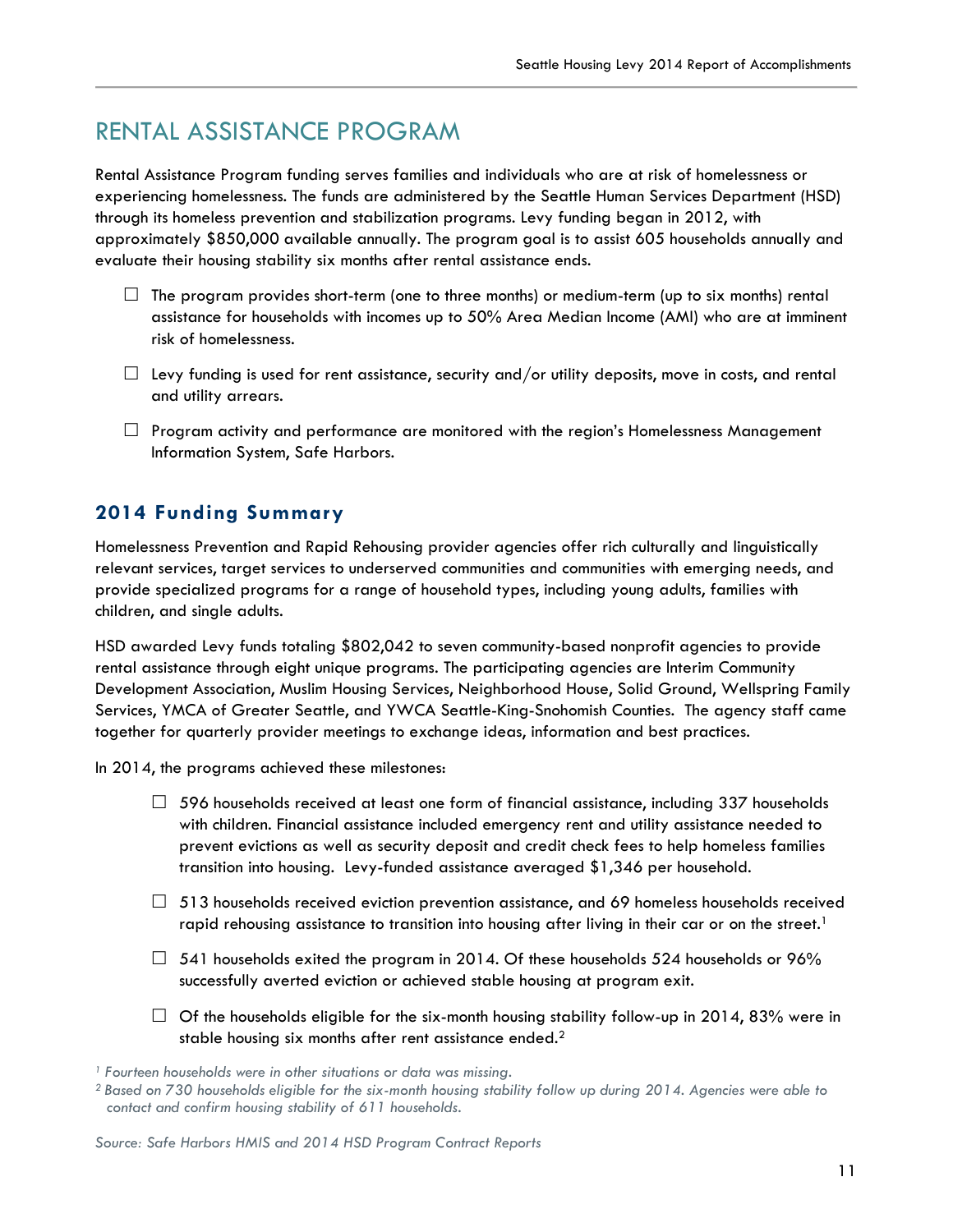## **Households Receiving Financial Assistance to Prevent Eviction or Enter Housing, 2014**

596 Households with 1,455 Individuals

| <b>Client Characteristics</b>                           | <b>Households / Individuals</b> | <b>Percent of Total</b> |
|---------------------------------------------------------|---------------------------------|-------------------------|
| Extremely low-income household<br>(below 30% of median) | 495 households                  | 83%                     |
| Household with children 0-17 years                      | 337 households                  | 57%                     |
| Single parent households with children 0-17 years       | 197 households                  | 33%                     |
| People of color/ethnic minority individuals             | 1,192 individuals               | 82%                     |
| Disabled individuals                                    | 204 individuals                 | 14%                     |
| Refugee/immigrant individuals <sup>1</sup>              | 234 individuals                 | 31%                     |

*1Data were available on immigrant/refugee status for 750 of 1,455 individuals. Of the 750 with known status, 31% were immigrants or refugees.*

*Source: Safe Harbors HMIS*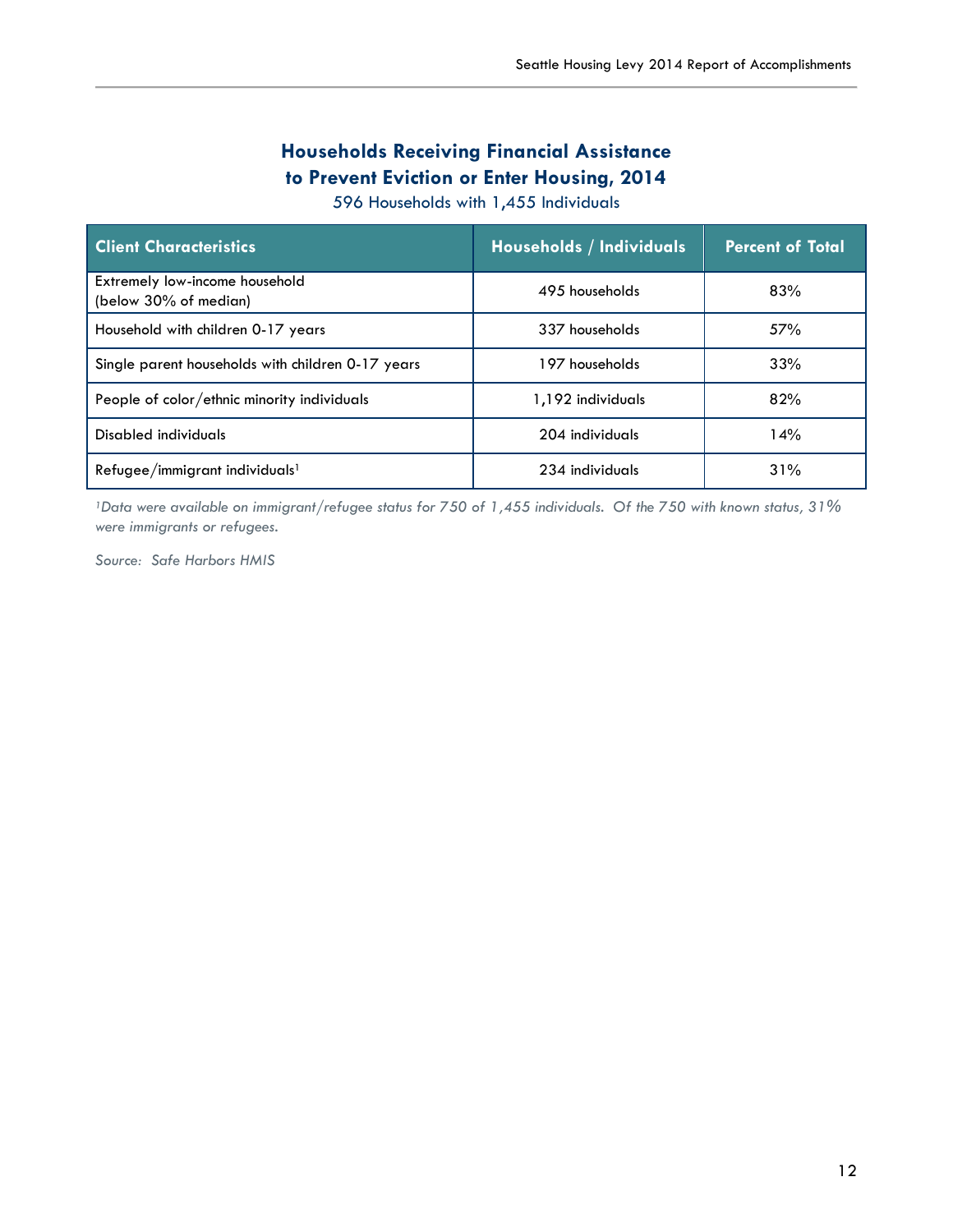## HOMEBUYER PROGRAM

The Homebuyer Program creates affordable homeownership opportunities through low-interest deferred loans to first-time homebuyers and loans to nonprofits. Eligible homebuyers may purchase a single family home, townhome or condominium anywhere in Seattle. Approximately \$1.3 million in new funding is available annually, plus any loan repayments from the current or prior housing levies.

- $\Box$  Homebuyers with income up to 80% of median income may apply for assistance through nonprofit housing agencies, participating lenders, and housing developers that have received an allocation of City funds.
- $\Box$  The program provides deferred loans up to \$55,000, depending on each borrower's need. Borrowers may receive larger loans, up to \$70,000, if City funds are pooled with other subsidies and the average City subsidy is no greater than \$45,000 per buyer.
- $\Box$  Loans are repaid upon resale or refinancing, providing revolving funds for additional homebuyer loans, or are invested in homes that will remain affordable in perpetuity.

### **2014 Funding Commitments**

The Office of Housing awarded \$1.33 million in Levy funds and \$123,500 in other OH-administered funds to two lending programs in 2014. The two lending programs will assist approximately 45 homebuyers over the next 12 to 18 months. Levy funding will support approximately 42 of the loans.

- **HomeSight**: \$576,500 Levy, \$123,500 in other OH funds. HomeSight will assist approximately 20 homebuyers to purchase homes that will be maintained as permanently affordable. HomeSight will administer a loan pool using City funds and State Housing Trust Funds. Cityfunded loans will be matched with State and other-funded loans for purchases in Seattle, to make an average City assistance amount of \$45,000 per buyer.
- **Washington State Housing Finance Commission**: \$750,000 Levy. The Commission will assist up to 25 homebuyers, providing up to \$15,000 per buyer of the Commission's House Key Plus Seattle down payment assistance to match City funds.

### **2014 Home Purchases**

In 2014, 23 buyers purchased their first home using Levy funds awarded in 2013 or prior years, including Levy program income from prior loan repayments. The average Levy loan amount was \$33,513. Four of these buyers had household incomes below 50% of AMI, 3 buyers had incomes 51-60% of AMI, and the remaining 16 buyers had incomes 61-80% of AMI.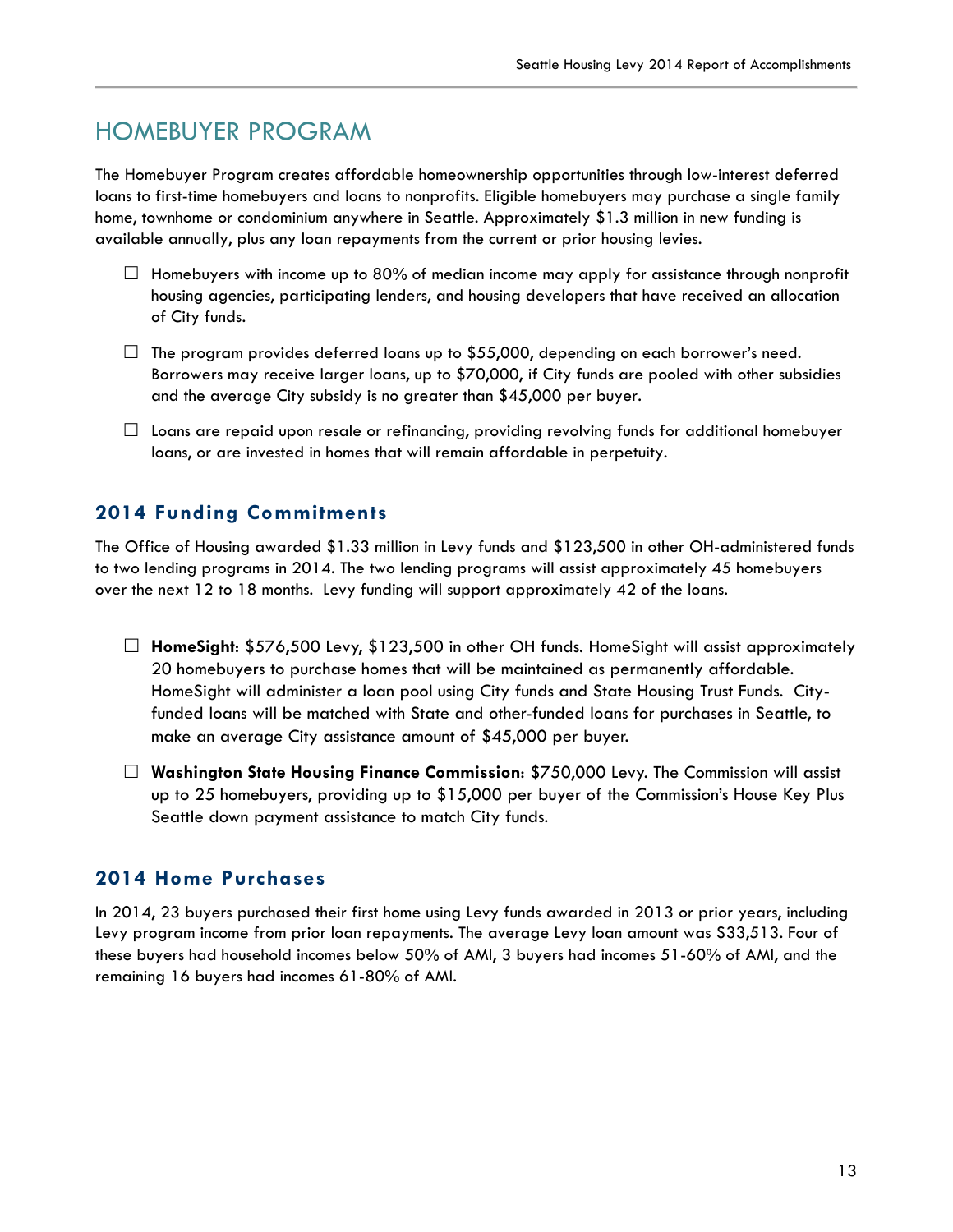## LEVY FUNDING POLICIES

#### **Administrative & Financial Plan**

Housing Levy programs are guided by policies in the Levy Administrative & Financial Plan adopted by the City Council every two years. The plan is prepared by the Seattle Office of Housing, with the participation of the Seattle Department of Human Services, the Housing Levy Oversight Committee, and the involvement of community members and stakeholders for each of the five Levy programs.

### **Allocation of Levy Funds**

All Levy programs award funds through a competitive application process. The Rental Production & Preservation funds are made available via a Notice of Fund Availability (NOFA) along with other housing funds administered by the Office of Housing, in coordination with other local and statewide funders. Applicants are typically nonprofit housing developers, sometimes in partnership with agencies that provide supportive services. Organizations that receive Levy funds commit to provide below-market-rate housing to low-income households for at least 50 years.

Acquisition & Opportunity Loans were available in 2010 through 2012. Unlike other Levy programs, applicants submitted project proposals on a rolling basis rather than a set deadline, enabling project sponsors to take advantage of market opportunities. This highly competitive program required that applicants and projects meet additional selection criteria. As these short term loans are repaid, funds are made available as permanent financing via the other Levy programs. Short-term acquisition funding continues to be available through the Rental Housing and Homebuyer programs on a limited basis.

Levy Operating & Maintenance Funds are made available in a combined NOFA with other sources that support building operations, rental assistance, housing-based services and other housing assistance. This coordinated funding approach helps to maximize the operating and services funding that can be secured, enabling Levy-funded housing to serve extremely low-income and homeless people.

Rental Assistance funds are administered by the Seattle Human Services Department, which selects service providers via a Request for Investment process. These agencies assist eligible households by making rent assistance payments directly to the housing owners.

Levy Homebuyer funds are awarded through a competitive process to housing development projects and/or mortgage lending programs. First-time homebuyers apply for purchase assistance loans through the selected lenders and nonprofit partners. Loans are made directly to homebuyers by OH or the State Housing Finance Commission.

### **Housing Levy Oversight Committee**

A Housing Levy Oversight Committee is appointed by the Mayor and City Council to monitor the progress of Levy programs. The Oversight Committee reports to the Mayor and City Council on program accomplishments and makes recommendations for policy changes in the Administrative & Financial Plan. The Oversight Committee typically meets quarterly and is staffed by the Office of Housing.